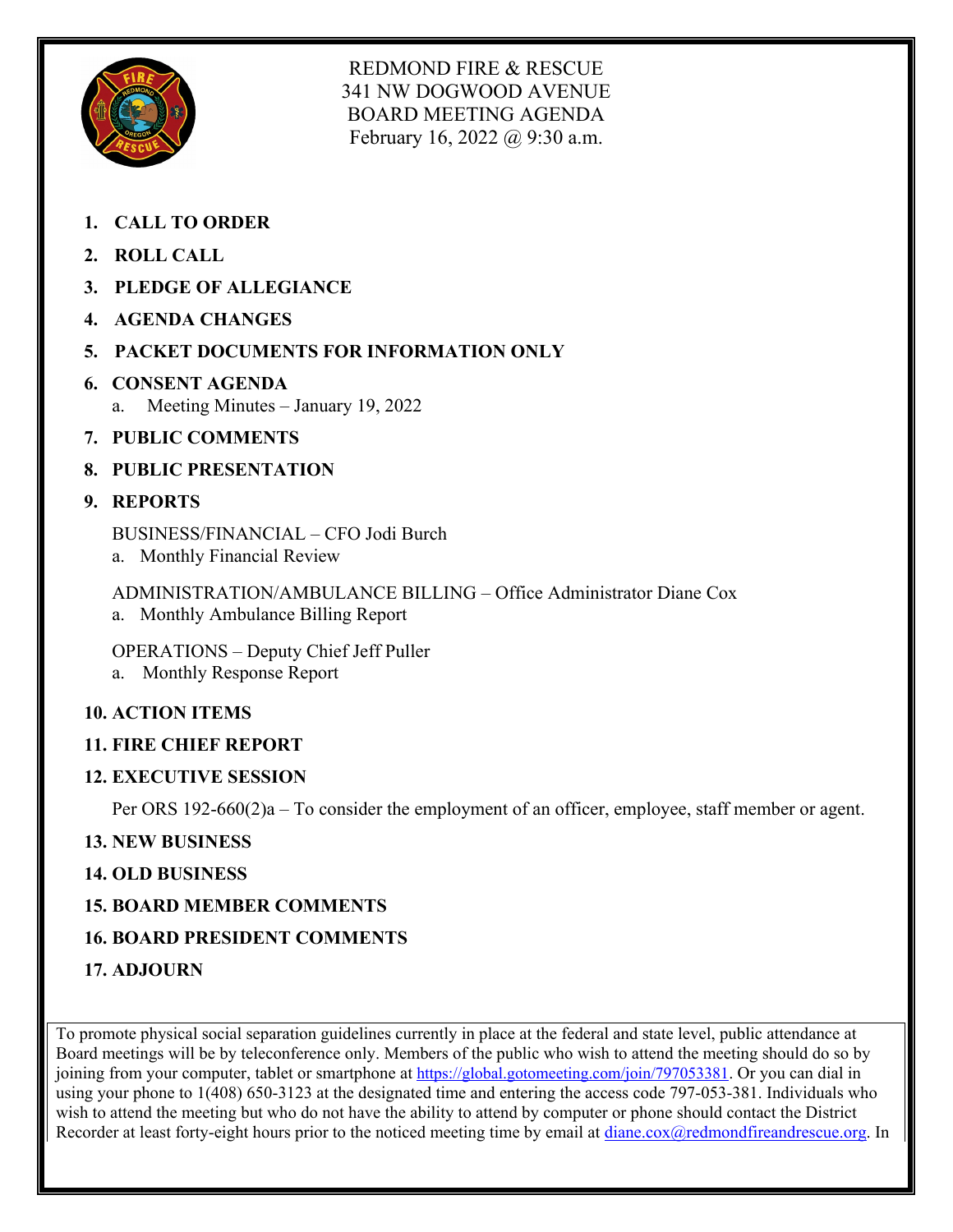person attendance will be limited per federal and state guidelines and social distancing measures will be practiced. The board packet is available on-line at [www.redmondfireandrescue.org.](http://www.redmondfireandrescue.org/)

Anyone needing accommodation to participate in the meeting must notify Diane Cox at least 48 hours in advance of the meeting at 541-504-5020 or [diane.cox@redmondfireandrescue.org.](mailto:diane.cox@redmondfireandrescue.org) Redmond Fire & Rescue does not discriminate on the basis of disability status in the admission or access to treatment, employment or in its programs or activities.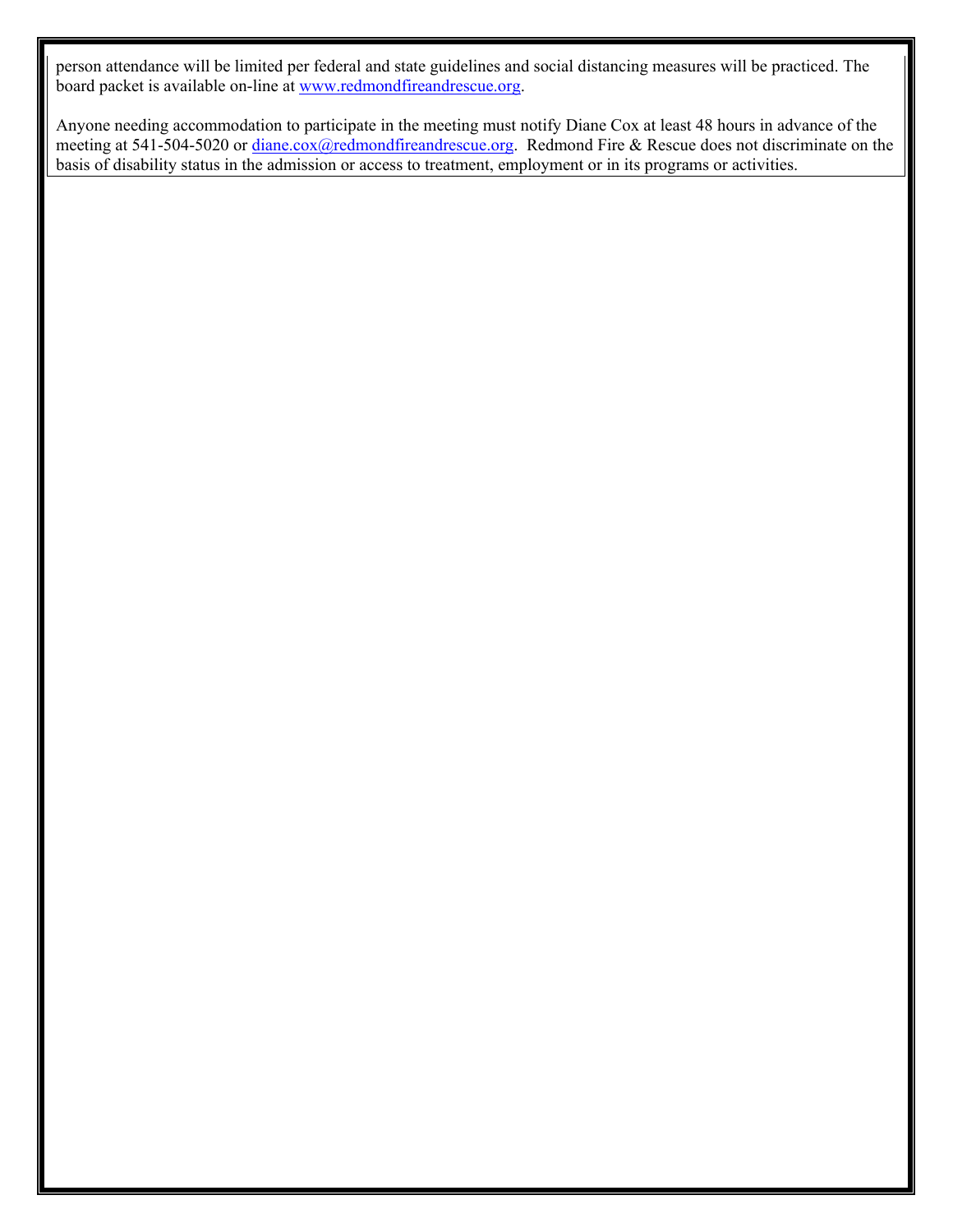### REDMOND FIRE & RESCUE BOARD MEETING MINUTES January 19, 2022

BOARD PRESENT: Vice President Gary Ollerenshaw, Secretary/Treasurer Craig Unger, Member Ken Kerfoot, and Member Jessica Meyer. President Carroll Penhollow attended virtually.

STAFF PRESENT: Fire Chief Ken Kehmna, Deputy Chief Jeff Puller, Chief Financial Officer Jodi Burch, Office Administrator Diane Cox, Fire Marshal Tom Mooney, Deputy Fire Marshal Wade Gibson, Battalion Chief Ken Brown, Battalion Chief Ron Hawkins, Battalion Chief Steve Fiero, Captain Josh Clark, Captain Bill Welch, Captain Dustin Miller, Captain Beth Mitchell, Engineer Kevin Broadsword, Engineer Matt Linker, FF/PM Annie Tibbitts, FF/PM Jerold Mix Paramedic Beau Bigo, EMT Garrett Kujawski, EMT Emett Willis, Office Administrative Assistant Jessica Jackson, and Administrative Assistant Shannon Biondi.

STAFF ABSENT: None

PUBLIC PRESENT: None

CALL TO ORDER: Vice President Ollerenshaw called the meeting to order at 9:30 am.

ROLL CALL: All Present

AGENDA CHANGES: None

CONSENT AGENDA:

1. Meeting Minutes – December 15, 2021

Board Member Unger made a motion to approve the Consent Agenda as presented. The motion was seconded by Board Member Kerfoot and approved by unanimous vote.

PUBLIC COMMENTS: None

#### PUBLIC PRESENTATION:

1. 2020 Oregon Fire Storm Awards, authorized by the Oregon State Fire Marshal's Office, were presented to several crew members as recognition for their roles in fighting the unprecedented fires of 2020.

#### REPORTS:

- 1. Financial CFO Jodi Burch
	- a. Year End Financial Review
		- i. Audit was completed and no discrepancies were found.
	- b. Monthly Financial Review
- 2. Administration/Ambulance Billing- Office Administrator Diane Cox
	- a. January 2022 Ambulance/Billing Report

Redmond Fire & Rescue Board Minutes January 19, 2022 19. 1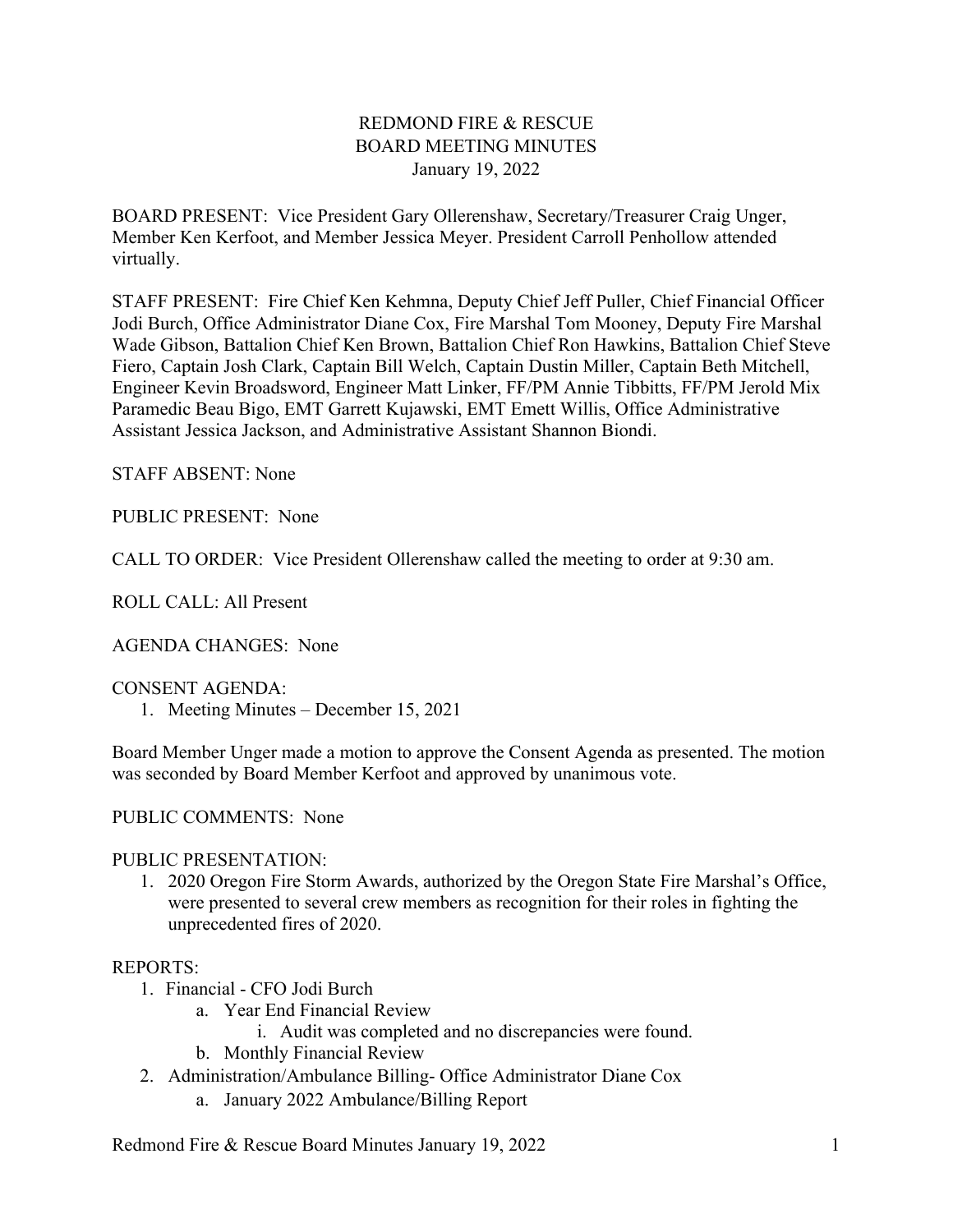- 3. OPS Report Deputy Chief Jeff Puller
	- a. Total December Responses:
		- i. 401: 389 responses, 83 fire, 306 EMS
		- ii. 402: 36 responses, 15 fire, 21 EMS
		- iii. 403: 7 responses, 2 fire, 5 EMS
		- iv. 404: 106 responses, 34 fire, 72 EMS
	- b. Mutual Aid:
		- i. Given: 7
		- ii. Received: 3
	- c. Specific run types:
		- i. 29 Motor Vehicle Crashes
		- ii. 0 Electrical Fires
		- iii. 2 Alerts
		- iv. 4 Haz Mat / Gas Leaks
		- v. 2 Vehicle Fires
		- vi. 0 Smith Rock Responses
		- vii. 19 Fire Alarms
		- viii.14 Burning Complaints
		- ix. 7 Assists/Requests for Service
	- d. COVID
		- i. One COVID directive still in place.
	- e. Fire Training Division
		- i. 945 Combined hours of training
		- ii. Completed Engineer Orientation Academy
		- iii. Joint training with CCF&R with extrication, stabilization, and ventilation.
		- iv. Engineer Evaluations
		- v. EMS Skills Lab
	- f. EMS Training Division
		- i. Pediatric Training
		- ii. Engineer Training
	- g. Chief Puller presented pictures of responses in December and fielded several questions from the Board regarding practices and response scenarios.

### ACTION ITEMS:

- 1. SCBA Purchase CFO Jodi Burch
	- a. RF&R's SCBA system is nearing its end of life and needs to be replaced. The District is asking for authorization from the Board for replacement.
	- b. Board Member Unger made a motion to authorize District staff to post the public notice of special procurement and, if no protests are received, award the SCBA and RIT-pak contract to Municipal Emergency Services for 3M Scott products at approximately \$465,000. The motion was seconded by Board Member Kerfoot and approved by unanimous vote.
- 2. Residential Knox Box Discontinuation & Surplus Fire Marshal Tom Mooney
	- a. Fire Marshal Mooney presented a recommendation that the District discontinue our Residential Knox Box Program and surplus the existing boxes to Bend Fire &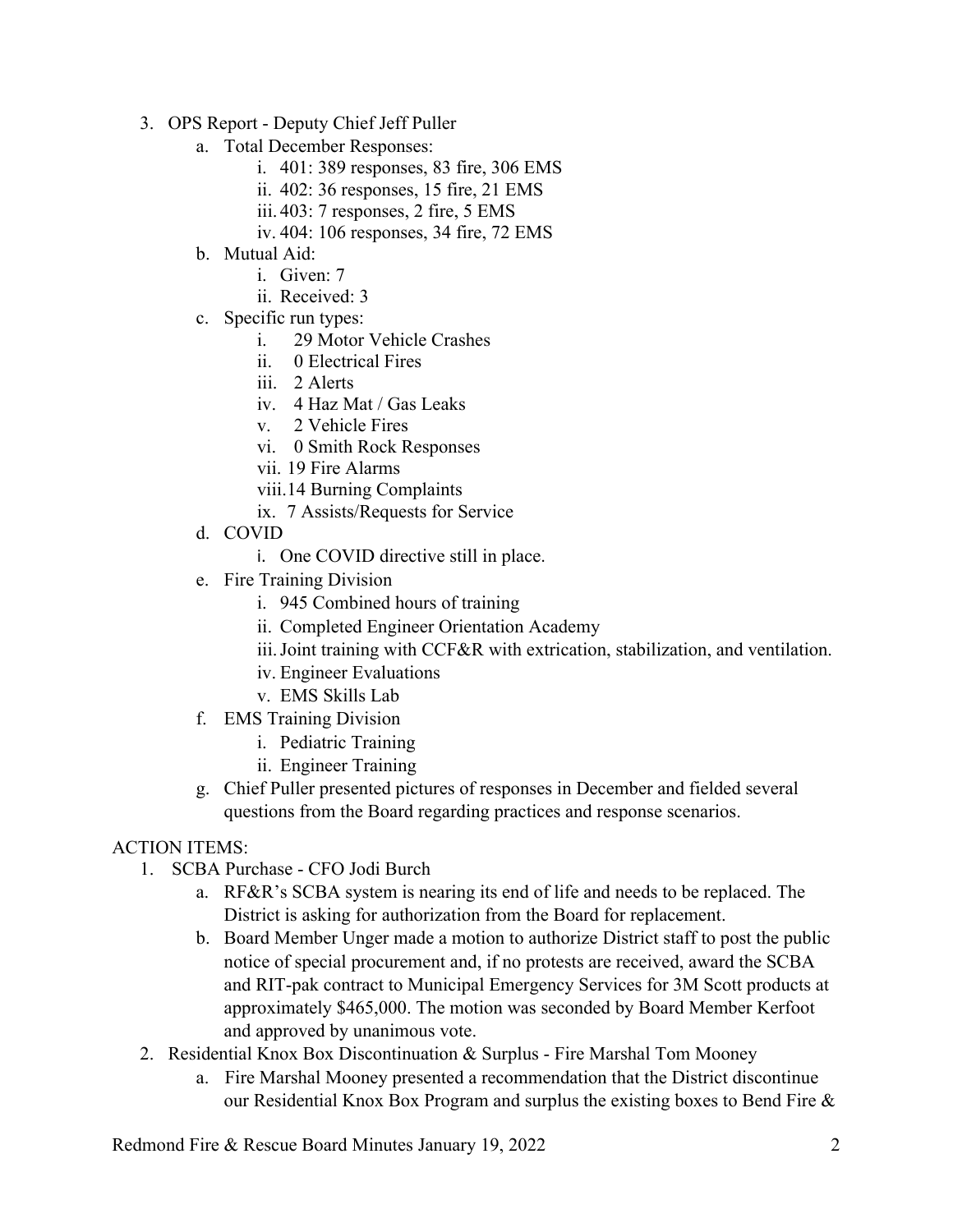Rescue. Informational letters will be sent out to homes with existing boxes which include instructions for purchasing a key box from their local home improvement stores.

- b. Board Member Unger made a motion to discontinue the Residential Knox Box Program and surplus the remaining boxes to Bend Fire & Rescue. The motion was seconded by Board Member Meyer and approved by unanimous vote.
- 3. Meetings and Meeting Records of Board Policy Office Administrator Diane Cox
	- a. After updating the policy, including suggestions from the Board, the changes were brought before the Board for review and discussion.
	- b. Board Member Unger made a motion to approve the changes to the Meetings and Meeting Records of Board Policy. The motion was seconded by Board Member Unger and approved by majority vote, 4 for and 1 opposed.

### FIRE CHIEF COMMENTS: Ken Kehmna

- 1. Policies and Standard Operating Guidelines
	- a. District policies and standard operating guidelines are being reviewed and updated to make them current and easily maintainable in the future.
- 2. AP Triton
	- a. AP Triton will be on site next month to speak with Board Members, stake holders, and employees.

NEW BUSINESS: None

OLD BUSINESS: None

BOARD MEMBER COMMENTS: None

### BOARD PRESIDENT COMMENTS: None

ADJOURN: Being no further business, Board Member Kerfoot moved to adjourn. The motion was seconded by Board Member Meyer and was approved by unanimous vote. The meeting was adjourned at 11:07 am.

### Approved:

|                                          | February 16, 2022 |  |
|------------------------------------------|-------------------|--|
| Carroll Penhollow, President             | Date              |  |
|                                          | February 16, 2022 |  |
| Craig Unger, Secretary/Treasurer         | Date              |  |
| Attest:                                  |                   |  |
|                                          | February 16, 2022 |  |
| Shannon Biondi, Administrative Assistant | Date              |  |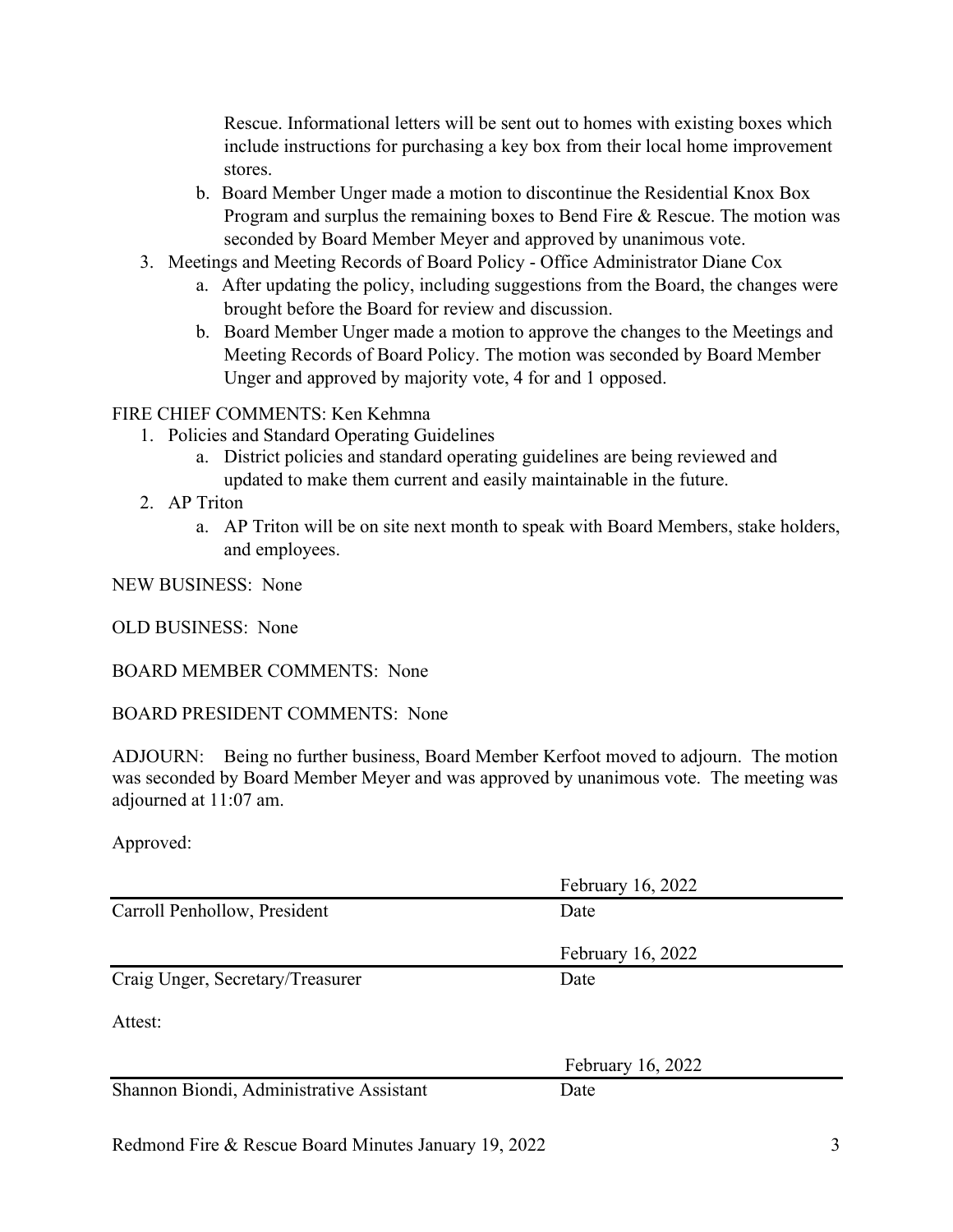

### **REDMOND FIRE & RESCUE FINANCIAL DASHBOARD JANUARY 31, 2022 59% OF TOTAL BUDGET**

| 59%                                        | 2021/22<br><b>Budget</b> | 2021/22 YTD<br>Actual | $%$ of<br><b>Budget</b> | <b>Prior Year</b><br><b>Actual</b> | <b>YTD</b><br>Projected |
|--------------------------------------------|--------------------------|-----------------------|-------------------------|------------------------------------|-------------------------|
| <b>General Fund</b>                        |                          |                       |                         |                                    |                         |
| <b>Revenues</b>                            |                          |                       |                         |                                    |                         |
| Property Tax - Permanent Rate              | 7,912,000                | 7,546,721             | 95.4%                   | 6,956,836                          | 8,025,128               |
| Property Tax - Levy                        | 1,208,000                | 1,133,681             | 93.8%                   | 1,049,700                          | 1,200,101               |
| Ambulance Revenue                          | 2,180,000                | 1,456,946             | 66.8%                   | 1,187,530                          | 2,397,622               |
| Fire Med Membership                        | 34,000                   | 31,528                | 92.7%                   | 23,557                             | 37,048                  |
| Contractual Services (Airport)             | 643,979                  | 375,654               | 58.3%                   | 365,491                            | 643,978                 |
| Conflagration                              | 69,601                   | 43,066                | 61.9%                   | 182,385                            | 43,066                  |
| <b>GEMT</b>                                | 85,000                   | 556,894               | 655.2%                  | 99,167                             | 556,894                 |
| Grants<br>Interest                         | 2,000                    |                       | $0.0\%$                 | 106,485                            | $\qquad \qquad -$       |
| Other                                      | 30,000<br>52,000         | 15,134<br>113,775     | 50.4%<br>218.8%         | 19,742<br>47,246                   | 25,945<br>126,491       |
| <b>Total YTD Revenue</b>                   | 12,216,580               | 11,273,399            | 92.3%                   | 10,038,140                         | 13,056,273              |
| <b>Expenditures</b>                        |                          |                       |                         |                                    |                         |
| <b>Administration</b>                      |                          |                       |                         |                                    |                         |
| Personnel (includes OT)                    | 909,440                  | 479,737               | 52.8%                   | 448,087                            | 887,492                 |
| Materials & Services                       | 351,800                  | 131,950               | 37.5%                   | 93,125                             | 258,927                 |
| <b>Total Administration</b>                | 1,261,240                | 611,687               | 48.5%                   | 541,213                            | 1,146,419               |
| <b>Fire &amp; Rescue Operations</b>        |                          |                       |                         |                                    |                         |
| Personnel (includes OT)                    | 6,987,318                | 3,894,586             | 55.7%                   | 3,828,780                          | 7,265,990               |
| Overtime - Suppression                     | 600,000                  | 298,109               | 49.7%                   | 383,022                            | 561,147                 |
| Overtime - Conflagration                   | 30,000                   | 15,906                | 53.0%                   | 82,833                             | 15,906                  |
| Materials & Services                       | 279,000                  | 116,464               | 41.7%                   | 73,695                             | 244,176                 |
| <b>Total Fire &amp; Rescue Ops</b>         | 7,266,318                | 4,011,050             | 55.2%                   | 3,902,476                          | 7,510,166               |
| <b>Fire &amp; Rescue Training</b>          |                          |                       |                         |                                    |                         |
| Personnel (includes OT)                    | 284,215                  | 176,396               | 62.1%                   | 18,735                             | 314,723                 |
| Materials & Services                       | 141,250                  | 31,179                | 22.1%                   | 48,196                             | 92,853                  |
| <b>Total Fire &amp; Rescue Training</b>    | 425,465                  | 207,575               | 48.8%                   | 66,931                             | 407,576                 |
| <b>EMS</b> Operations                      |                          |                       |                         |                                    |                         |
| Personnel (includes OT)                    | 1,255,611                | 596,956               | 47.5%                   | 588,872                            | 1,068,983               |
| Overtime - EMS                             | 326,001                  | 136,846               | 42.0%                   | 165,440                            | 257,593                 |
| Materials & Services                       | 338,300                  | 295,001               | 87.2%                   | 150,173                            | 385,813                 |
| <b>Total EMS</b>                           | 1,593,911                | 891,957               | 56.0%                   | 739,045                            | 1,454,796               |
| Fire & Life Safety                         |                          |                       |                         |                                    |                         |
| Personnel (includes OT)                    | 324,894                  | 134,759               | 41.5%                   | 86,667                             | 276,724                 |
| Materials & Services                       | 45,800                   | 28,227                | 61.6%                   | 4,913                              | 43,427                  |
| <b>Total Fire &amp; Life Safety</b>        | 370,694                  | 162,986               | 44.0%                   | 91,580                             | 320,151                 |
| Facilities, Vehicles & Equipment           | 659,292                  | 309,749               | 47.0%                   | 327,215                            | 564,363                 |
| <b>Debt Service</b>                        | 435,651                  | 282,683               | 64.9%                   | 278,427                            | 435,651                 |
| <b>Transfers Out - To Capital Projects</b> | 493,917                  | 493,917               | 100.0%                  | 661,260                            | 493,917                 |
| <b>Total YTD Expenditures</b>              | 12,506,488               | 6,971,604             | 55.7%                   | 6,608,147                          | 12,333,039              |
| <b>Net Revenue Over Expenditures</b>       | (289,908)                | 4,301,795             |                         | 3,429,993                          | 723,234                 |
| <b>Beginning Fund Balance</b>              | 3,936,544                | 3,936,544             | 100.0%                  | 3,309,476                          | 4,659,778               |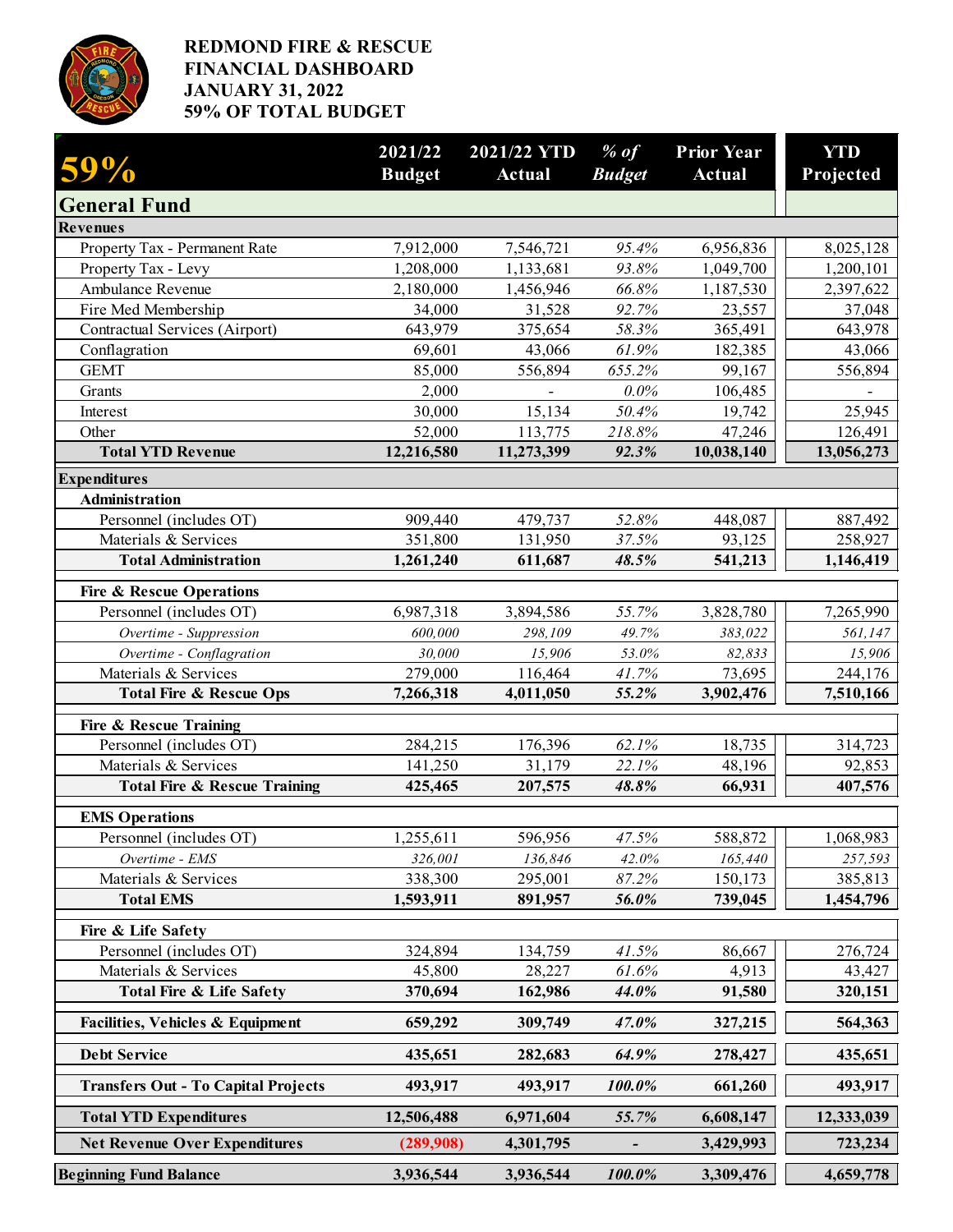| 59%                                  | 2021/22<br><b>Budget</b> | 2021/22 YTD<br>Actual | $%$ of<br><b>Budget</b> | <b>Prior Year</b><br><b>Actual</b> | <b>YTD</b><br>Projected |
|--------------------------------------|--------------------------|-----------------------|-------------------------|------------------------------------|-------------------------|
| <b>Capital Projects Fund</b>         |                          |                       |                         |                                    |                         |
| <b>Revenues</b>                      |                          |                       |                         |                                    |                         |
| Bond/Note Sale                       |                          |                       | $0.0\%$                 | $\overline{\phantom{0}}$           |                         |
| Grants                               |                          |                       | $0.0\%$                 |                                    |                         |
| Sale of Property                     | $\overline{\phantom{0}}$ |                       | $0.0\%$                 | 20,300                             |                         |
| Other                                | $\overline{\phantom{a}}$ |                       | $0.0\%$                 | $\overline{\phantom{0}}$           |                         |
| Transfers In - From General Fund     | 493,917                  | 493,917               | 100.0%                  | 661,260                            | 493,917                 |
| <b>Total YTD Revenue</b>             | 493,917                  | 493,917               | $0.0\%$                 | 681,560                            | 493,917                 |
| <b>Expenditures</b>                  |                          |                       |                         |                                    |                         |
| Capital Outlay                       | 1,075,532                | 475,799               | 44.2%                   | 138,817                            | 1,075,532               |
| <b>Total YTD Expenditures</b>        | 1,075,532                | 475,799               | 44.2%                   | 138,817                            | 1,075,532               |
| <b>Net Revenue Over Expenditures</b> | (581, 615)               | 18,118                |                         | 542,743                            | (581, 615)              |
| <b>Beginning Fund Balance</b>        | 1,431,615                | 1,431,615             | 100.0%                  | 473,852                            | 850,000                 |

# **Personnel Costs - January**

|      | <b>Salary</b> | OТ | Medical | <b>PERS</b>                 |
|------|---------------|----|---------|-----------------------------|
| 2022 | 433.648 \$    |    |         | 68,830 \$ 92,534 \$ 140,434 |
| 2021 | 360.543 S     |    |         | 70,863 \$ 75,746 \$ 125,564 |

| <b>Cash Balances - January</b> | <b>Total Cash</b> |           |      | <b>By Fund</b>      |                     |
|--------------------------------|-------------------|-----------|------|---------------------|---------------------|
|                                | 2022              | 2021      |      | <b>General Fund</b> | <b>Capital Fund</b> |
| LGIP $(0.45\% / 0.75\%)$       | 9,074,016         | 6,257,571 | 2022 | 7.739.572           | 1.449.733           |
| FIB - General                  | 106,364           | 90,580    |      |                     |                     |
| FIB - Donation                 | 8.925             | 7,635     | 2021 | 5.339.189           | 1,016,596           |
| Total                          | 9,189,305         | 6,355,785 |      |                     |                     |

# **Board Required Signature Checks - January**

| Payee            | <b>Amount</b> | <b>Description</b>                            |
|------------------|---------------|-----------------------------------------------|
| City of Redmond  |               | 18,344.25 Vehicle maintenance                 |
| <b>SDIS</b>      |               | 98,148.04 Medical insurance                   |
| <b>HRA VEBA</b>  |               | 15,083.48 Monthly VEBA pmt                    |
| AP Triton        |               | 28,951.47 Strategic/master/capital plan fees  |
| Deschutes Co 911 |               | 15,392.05 10 Desktops & quarterly service fee |
| Life-Assist      |               | 34,355.13 Monthly medical invoices            |
|                  |               |                                               |

# **Auto Draft Payments - January**

| Payee                   | Amount | <b>Description</b>                                   |
|-------------------------|--------|------------------------------------------------------|
| Oregon Health Authority |        | 115,349.42 GEMT-CCO Fees & Match                     |
| First Interstate Bank   |        | 35,644.32 2018 Ambulance (\$67,179 unpaid principal) |
| First Interstate Bank   |        | 44,575.92 2018 Ambulance (\$84,012 unpaid principal) |
| First Interstate Bank   |        | 43,679.63 2019 Ambulance (\$82,323 unpaid principal) |

**Note:** All ambulance loans will be paid in full on 1/1/2024

#### **Notes:**

\* FY2021/22 Budget has been updated to include the supplemental budget which increased appropriations by \$290k